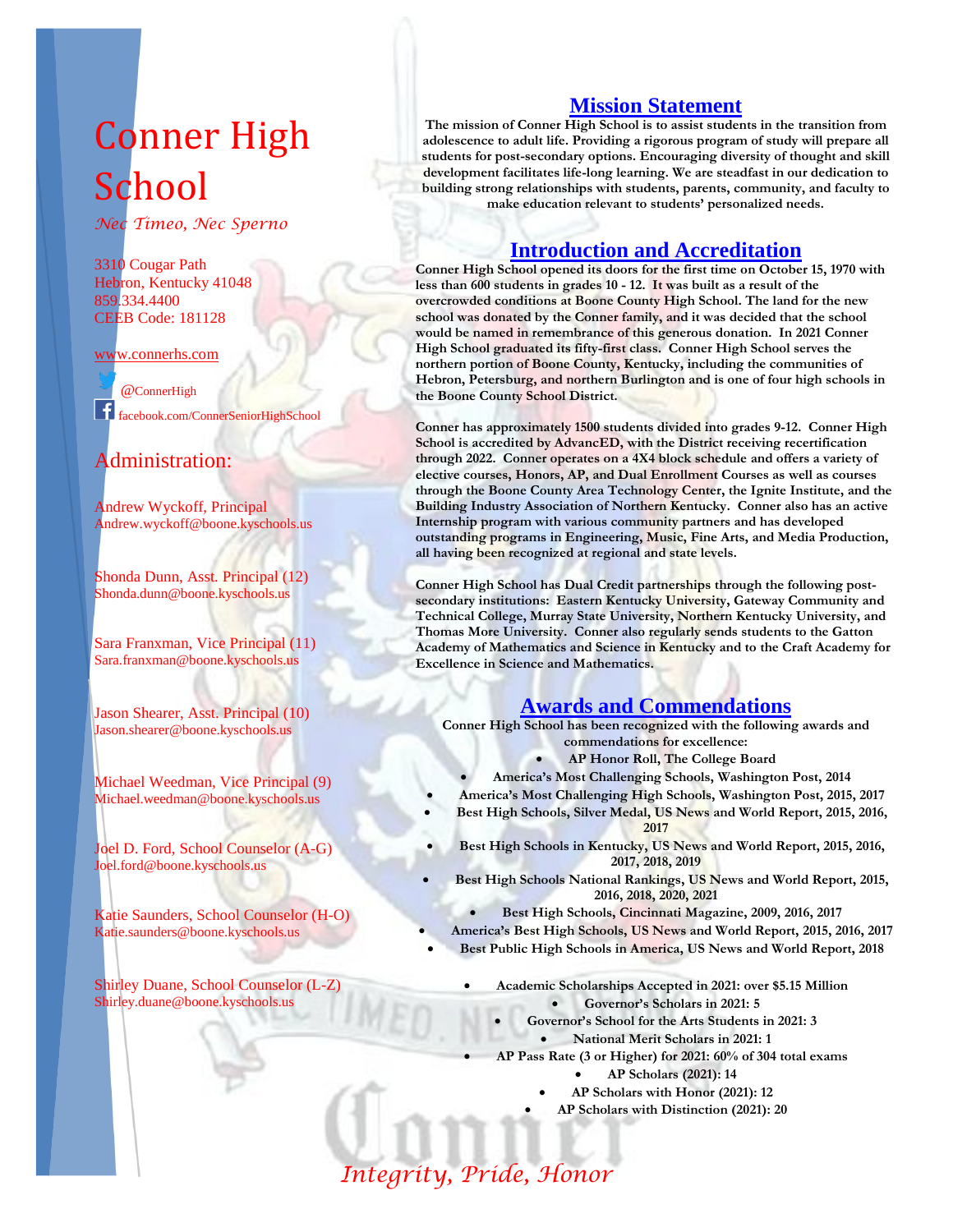

## **School Information (as of 07.30.2021)**

# **Grading Scale, Class Rank, and Grade Point Average**

|   |                                         |            |     | <b>Weighted GPA Scale</b> |                               |
|---|-----------------------------------------|------------|-----|---------------------------|-------------------------------|
|   | <b>Grading Scale and Unweighted GPA</b> |            |     |                           | Regular Honors AP/Dual Credit |
| А | $90-100(4.0)$                           | А          | 4.0 | 4.5                       | 5.0                           |
| В | $80-89(3.0)$                            | B          | 3.0 | 3.5                       | 4.0                           |
|   | $70-79(2.0)$                            | C          | 2.0 | 2.5                       | 3.0                           |
| F | $0-69(0.0)$                             | $_{\rm F}$ | 0.0 | 0.5                       | 1.0                           |
|   |                                         |            |     |                           |                               |

*Integrity, Pride, Honor*